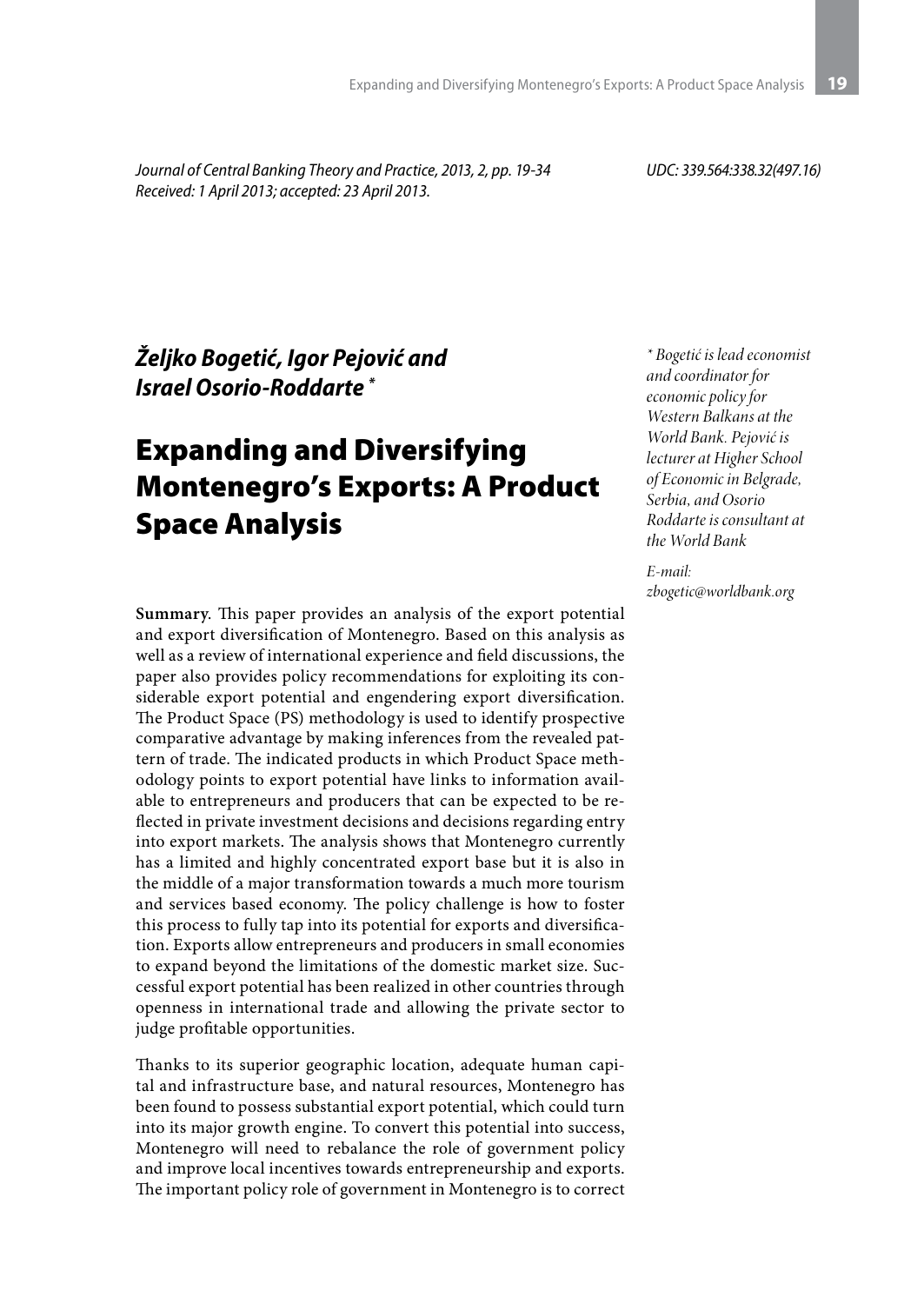mismatches between educational preferences of students and the human-capital requirements for export success. The other important role of government is to foster greater infrastructure connectivity (especially via air, rail and roads, but also the greater use opportunities offered by sea trade and port logistics services). The government also should maintain and promote an open trading regime and flexible, neutral regulatory environment. Finally, the government should avoid subsidizing particular firms or sectors at the expense of taxpayers or other firms or sectors. This would likely distort incentives and channel local private and public resources into rent-seeking as opposed to efforts to improve skills, products, and productivity.

**Key words**: Exports, Trade, Competitiveness, Diversification, Montenegro.

**JEL classification**: F14 (empirical studies of trade), O24 (trade policy), 52(Europe).

# **Introduction**

At present, Montenegro is not using the principal growth engine–exports–that has transformed many small countries, especially those with significant locational advantages. Montenegro is not nearly as open or connected as it needs to be, internally or externally, in order to activate that growth engine. Its exports are the lowest in the Western Balkans except for Kosovo, and very low compared to most small-state comparators. At 11 percent of GDP in 2011, Montenegro has one of the lowest ratios of goods exports to GDP in the world – it is not well-connected. And if metals exports are excluded, the ratio drops below 6 percent. With regard to goods exports, the Montenegro economy is quite autarkic. Movement across borders is slow and inefficient, and despite the large tourism sector, when services are also considered the exports-to-GDP ratio still averaged only about 39 percent for 2007–11. More prosperous small countries have much higher ratios than this. Slovenia, for example, has a ratio of 68 percent, Estonia 78 percent, and Malta 85 percent and many successful small states have even higher ratios (Favaro 2000).

There are thus critical development questions for Montenegro: What does Montenegro export? What is the income potential of its exports? Why is the export structure a constraint on development? And how can export expansion and diversification be achieved? This detailed analysis of exports suggests the elements of an answer.

Because Montenegro's export basket depends so heavily on traditional metals exports whose potential is dissipating, future export expansion will depend on expanding its success exports – tourism and wine – while diversifying into new products and services – agriculture, food processing, energy as well as new, knowledge-based services. Presently, a significant share of exports is associated with the socialist heritage – so much that Montenegro's limited exports are dominated by a few large firms that still are, or were until recently, state-owned.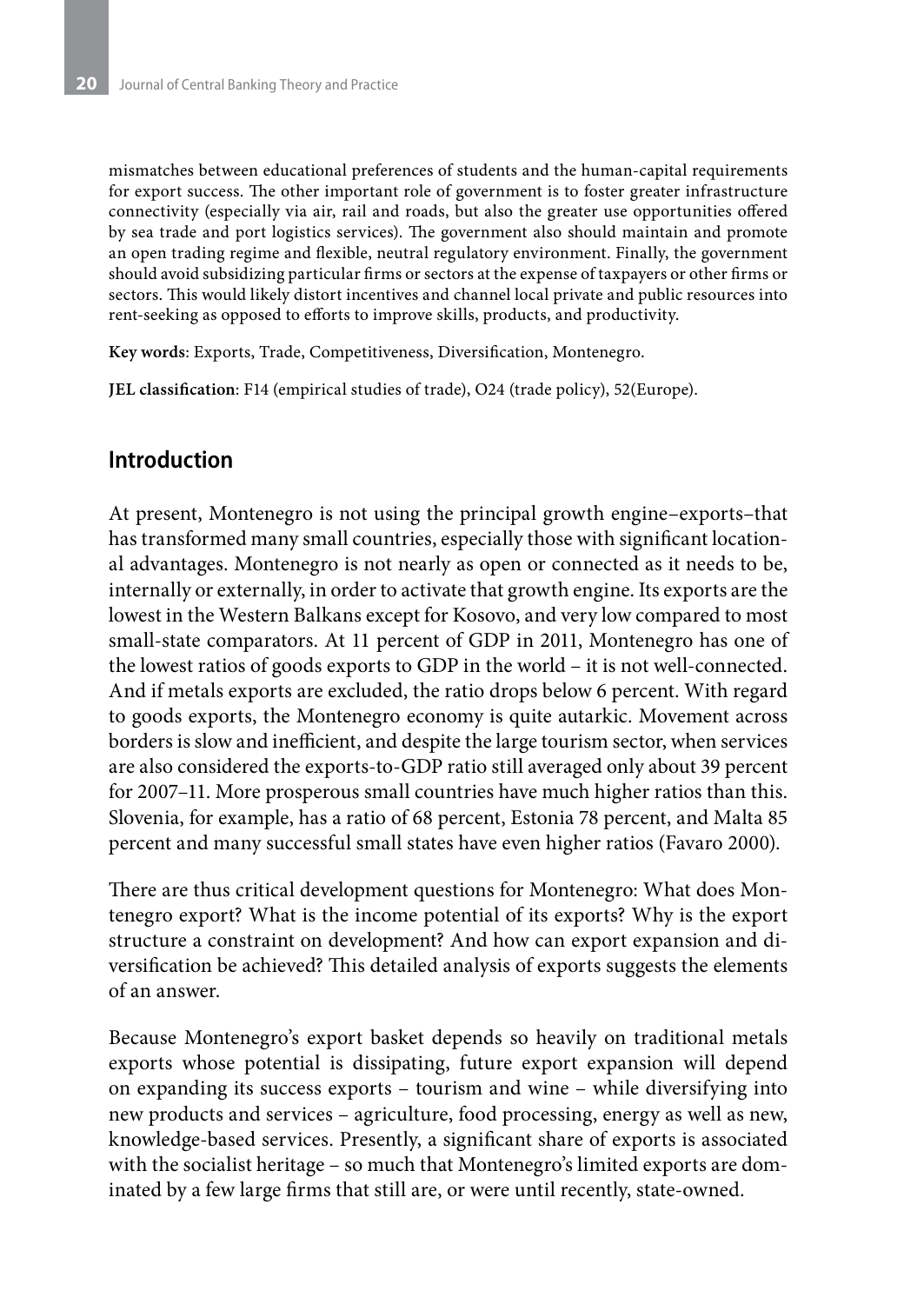# **Principal Export Sectors**

# **Metals**

The aluminum plant, once the crown of Montenegrin industry, appears to be operating with negative value-added at international market prices. Employment there has been declining but it is still in operation because a complete and sudden closing would have heavy political costs. The lack of investments, the build-up of arrears to the electricity company, and loan guarantees that the Montenegrin government provided when the plant was sold to a foreign investor cloud its future. With negative value-added and its current technology, the plant cannot be the source of export expansion. The government has proposed to search for investors who will use the aluminum produced to make higher value-added products closer to final consumption – but in the present circumstances, it would be more efficient for the economy as a whole to import aluminum to be used as inputs. Inevitably, expanding Montenegro's exports means expanding into nontraditional exports.

Niksic Steel and other privatized metal-related factories export their output. While the recent sale of Niksic to the Turkish steel company Toscelik may indeed promise a new start, it is not evident that such factories, given their capacity and technological limitations, can become the foundation for long-term, large-scale expansion of exports that will open up the Montenegrin economy.

# **Tourism**

Tourism is a major source of growing earnings and economic success in Montenegro and it will continue to be so (CANU 2010, Popović). Tourism, which is based mainly in the coastal region, offers the usual summer type of "sea–andsand" leisure, plus casinos. Old coastal towns like Budva, Kotor, Herceg-Novi, Perast, and Petrovac are regional attractions. The national and royal capital Cetinje also attracts tourists, as do ancient monasteries like those in Cetinje, Morača, and Ostrog. According to the latest economic impact research from the World Travel & Tourism Council (WTTC) and Oxford Economics, Montenegro is expected to be the fastest-growing travel and tourism economy in the world over the next 10 years in terms of contribution to GDP and employment. In 2010 the total contribution of tourism to GDP, including indirect and induced impacts, was 15.7 percent. According to the WTCC, by 2021 this share is projected to more than double to 36.3 percent – an increase of 12.4 percent annually for the next 10 years.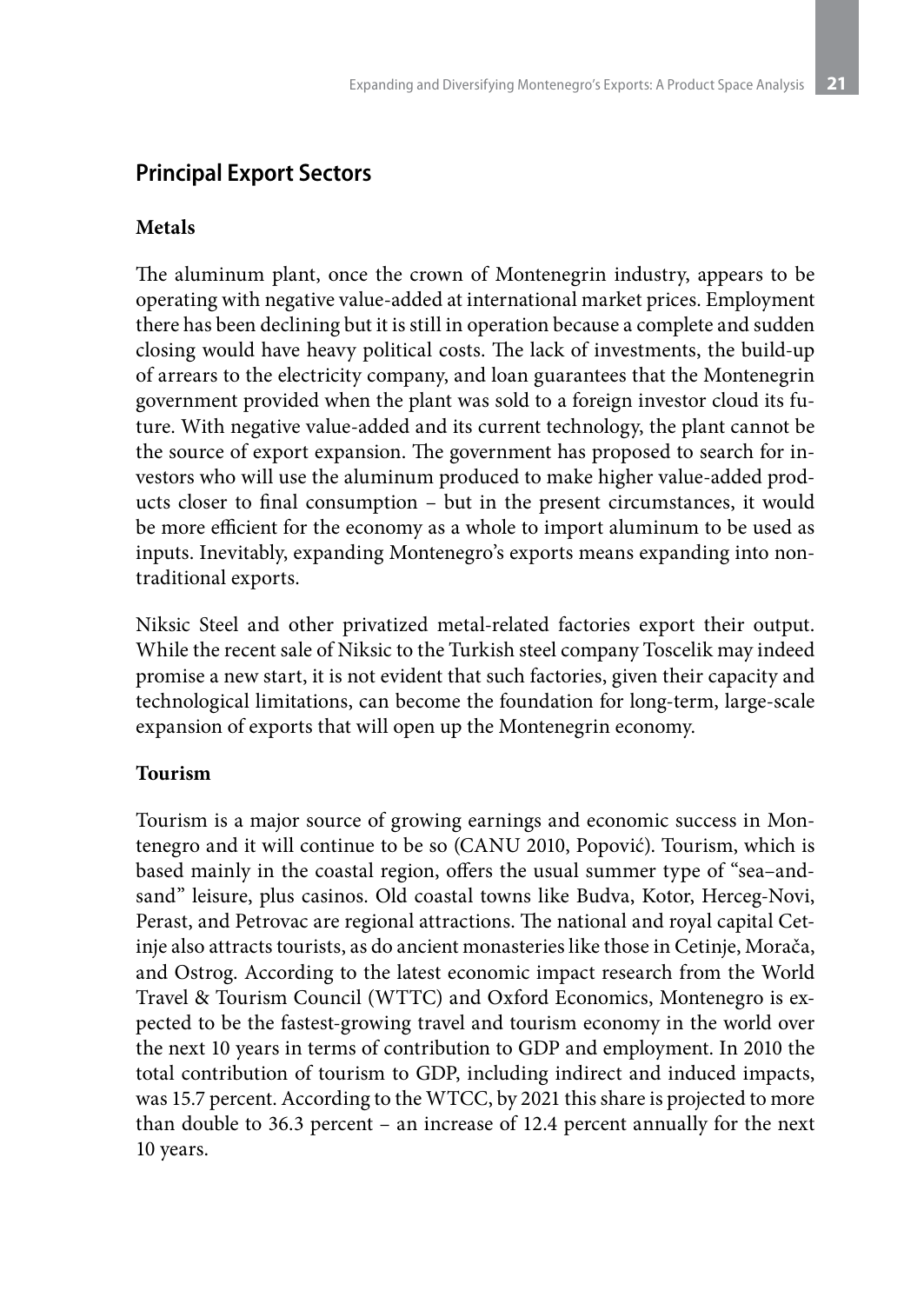Commendably, although for the foreseeable future large-scale tourism will continue to have a role, the government aims to steer the growth toward high-end tourism. For example, the Mediterranean's newest mega-yacht marina is Porto Montenegro in the coastal town of Tivat, owned by Canadian investors; now fully operational it has transformed the local economy. Nearby an internationalquality golf course is being built. The government has also signed a long-term investment agreement with Swiss-based Orascom to build an extensive complex of 5-star hotels, a golf course, and related tourist facilities on the Luštica peninsula.

Yet there are limitations to relying on tourism for economic development, such as road infrastructure and the capacity limitations of the coastal airport at Tivat. Furthermore, tourism employment is significantly seasonal, concentrated in the South and Central areas, and consists primarily of relatively low-skilled, numerous jobs for hotel staff and waiters and cleaners and fewer, higher-level skilled position, calling for language abilities for receptionists and the culinary skills of cooks, not to mention management skills. But Montenegrins do not seem to take advantage of even the present seasonal employment opportunities. The workers come principally from neighboring countries, which suggests that wages are too low to be attractive to Montenegrins – including students, who rarely use the summer vacation to take jobs in tourism, wine, and agriculture. This is unlikely to change overnight, which raises the question of where Montenegrin graduates and entrants into the labor market will find jobs.

Tourism also introduces the possibility of problems in relations between local government and private investors that elsewhere have been problematic. Government officials determine the conditions of entry into the tourism industry for foreign investors through zoning and provision of infrastructure. Negotiations about the contributions of local government and the provision of land are often not transparent. With poor governance or management of the growth of tourism or because of the consequence of the external financial crises, major local development projects and potential tourist assets could become liabilities. The construction boom and bust of the town of Budva shows why growth of tourism must be managed carefully and apolitically.

Tourism has remarkable potential for diversifying by strengthening its links with agriculture, transport, and logistics. But because tourist demand is seasonal, productive capacity will not be utilized year-round. Such issues as business planning for future tourist facilities are best resolved – within a clear and transparent spatial and regulatory environment – by private entrepreneurs and firms making decisions about the profitability of investments.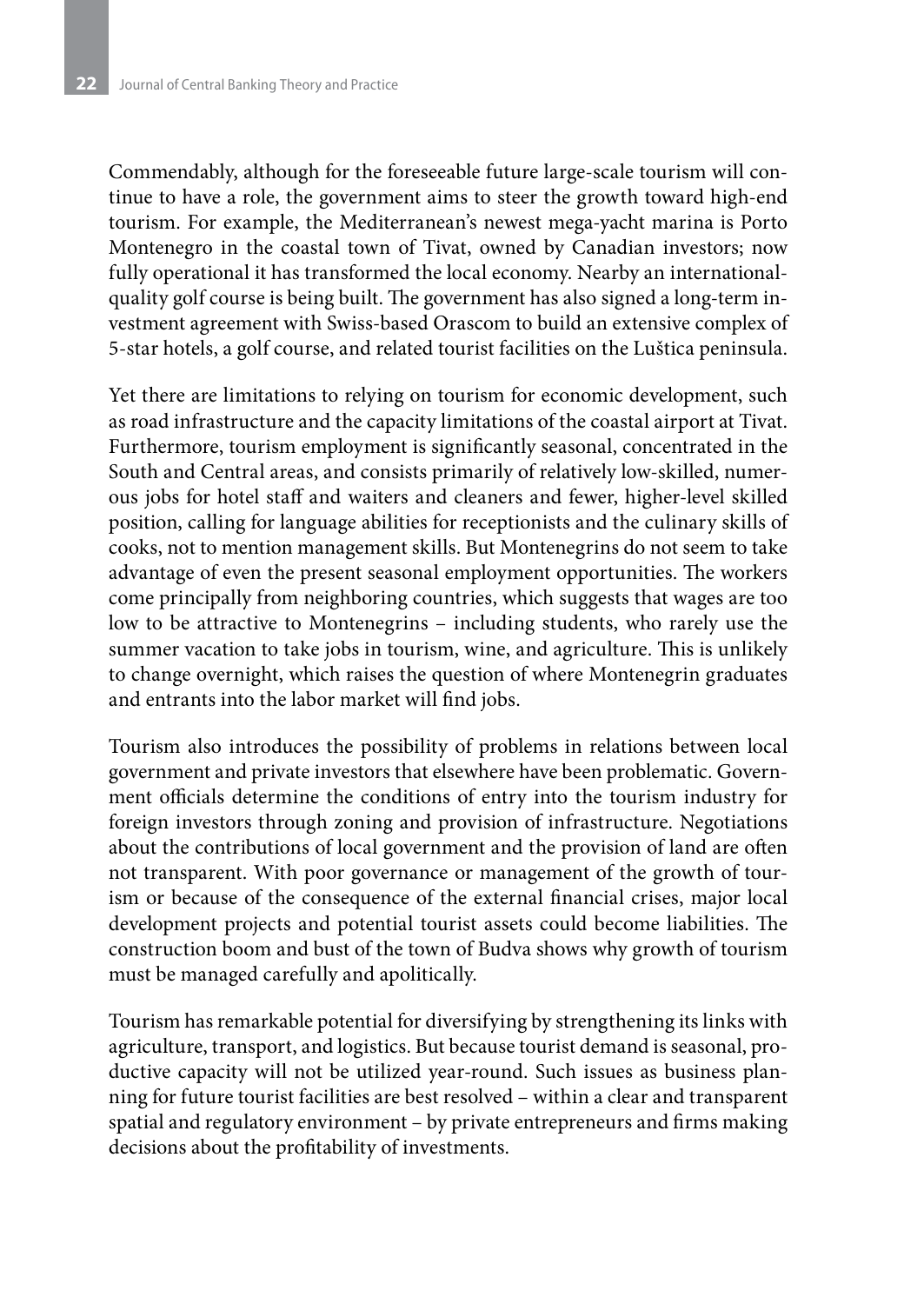### **Wine**

A state-owned wine producer is an export success on demonstrating that an even stronger wine export industry, including many small private producers, could thrive. The company has been well-managed and among consistent profit makers and leading exporters; its wines are beginning to be sold in many more countries. The long tradition of winemaking in some areas of Montenegro is a natural basis for this activity. Ownership of vineyards by wine producers has significant environmental and touristic benefits and could stimulate development of the private wine industry – already emerging – in previously rural areas (e.g., Crmnica, Danilovgrad). The state company is planning to expand exports to even more new markets, such as China, and move to higher-value-added wines.

But with limitations of land and capacity, wine cannot be the sole source of major export growth, although it will certainly contribute significantly. Also, with the exception of a few skilled experts and management, wine production employs primarily unskilled labor, which cannot be the basis for Montenegro's desired transition to a high-income economy. With the decline of the metals industry and constraints on growth and incomes in tourism and wine, what new export opportunities are there for Montenegro to diversify? To answer this question, we conduct the first product space analysis on Montenegro's exports to ascertain the income, growth, and diversification potential of the existing and potentially new exports. The analysis identifies potentially promising, new products and sectors that can drive the necessary export expansion and diversification.

# **Product Space (PS) Analysis**

Product Space (PS) Analysis (pioneered by Hausmann, Hwang, and Rodrik (2007), Hausmann and Klinger (2006), and Hidalgo, et. al. (2007)) provides a measure of "proximity" between pairs of goods by observing global trade data and patterns of revealed comparative advantage for countries (Figure 1). For example, the proximity between two agricultural products is high if the inputs (e.g., land) used for the production of one (e.g., pears) can also be used for others (e.g., apples) at relatively low cost. Likewise, the proximity between two consumer electronics products should be relatively high. On the face of it, apparel's proximity to agricultural products might be greater than its proximity to electronics, just as proximity between auto parts and electronics is greater than between auto parts and agricultural products.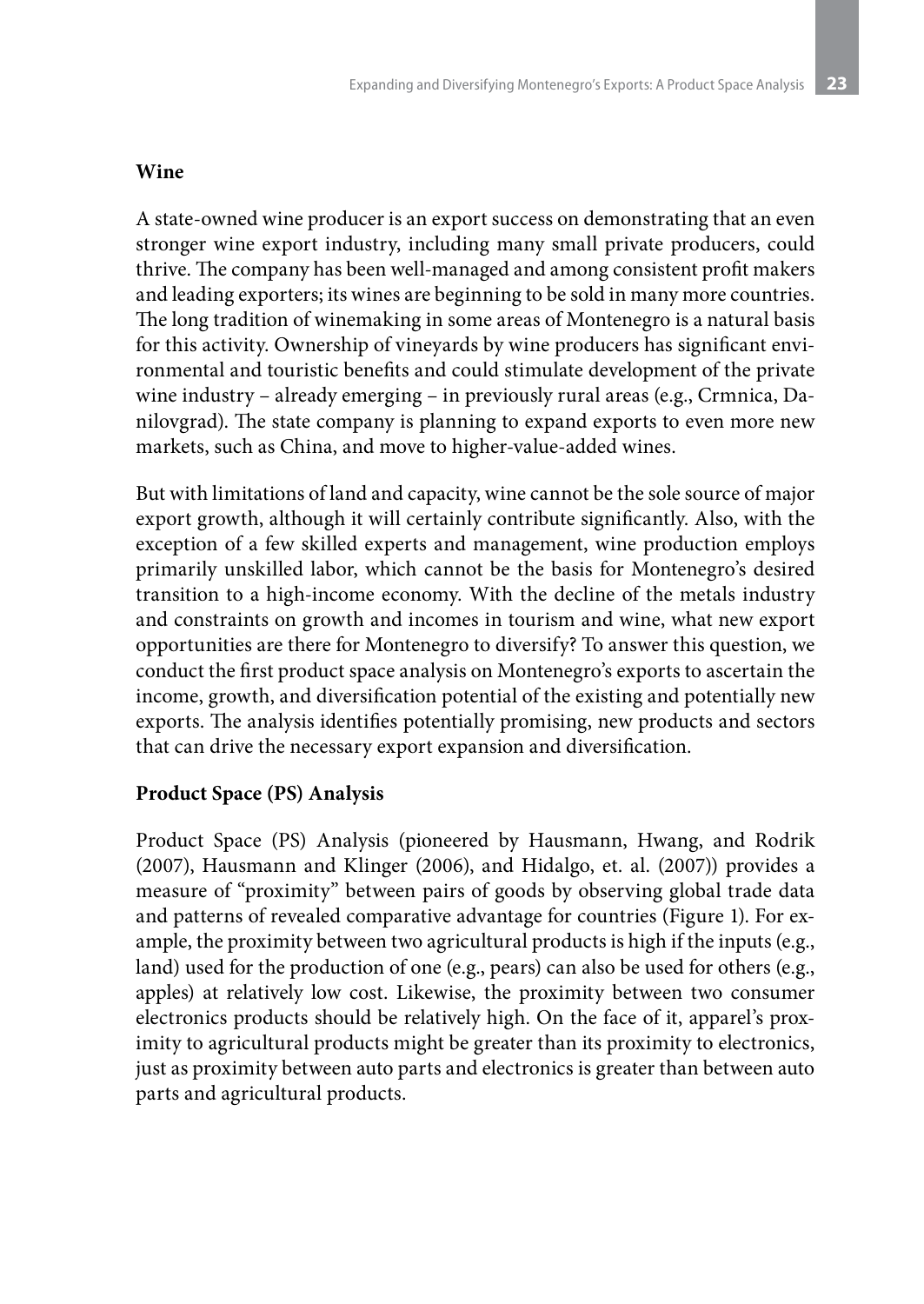

### **Figure 1: Illustration: Proximities Across Goods in the Product Space**

Source: The Product Space and the Wealth of Nations, http://www.chidalgo.com/productspace/network.htm.

The PS model can reveal the extent to which a country's knowledge and capital can be adapted for use in structural transformation – in other words, how "nimble" the local economy and its inputs are in shifting to new export opportunities. The model is based on the principle of similarity in production functions and mobility of inputs. It may reveal vertical links between sectors, as for example between tourism, agro-processing, and transportation. The aim of the PS analysis is thus, given initial PS positions and production transformation trends, to identify the sectoral diversification that has the most potential for a country's export growth.

A country may, for example, be specialized in low-value-added industries or products for which world demand is declining, suggesting avenues for diversification. Ideally, through market responses (and government regulation), the product mix should then adapt to higher-value industries and expanding export markets. Figure 2 shows an example of how an economy can form clusters across the 785 products in the Standard Industrial and Trade Classification (SITC Rev. 2).

The global experience and research findings show that a country's PS export position is highly correlated with its GDP per capita and that the level of income is determined by capabilities, technology, and resource endowments. Because of differences ("heterogeneity") in the distribution of capabilities across countries, those with small populations whose capabilities are limited can be expected to experience only minor diversification gains if only a few capabilities are added. The structure of the PS also has implications for technology and geographic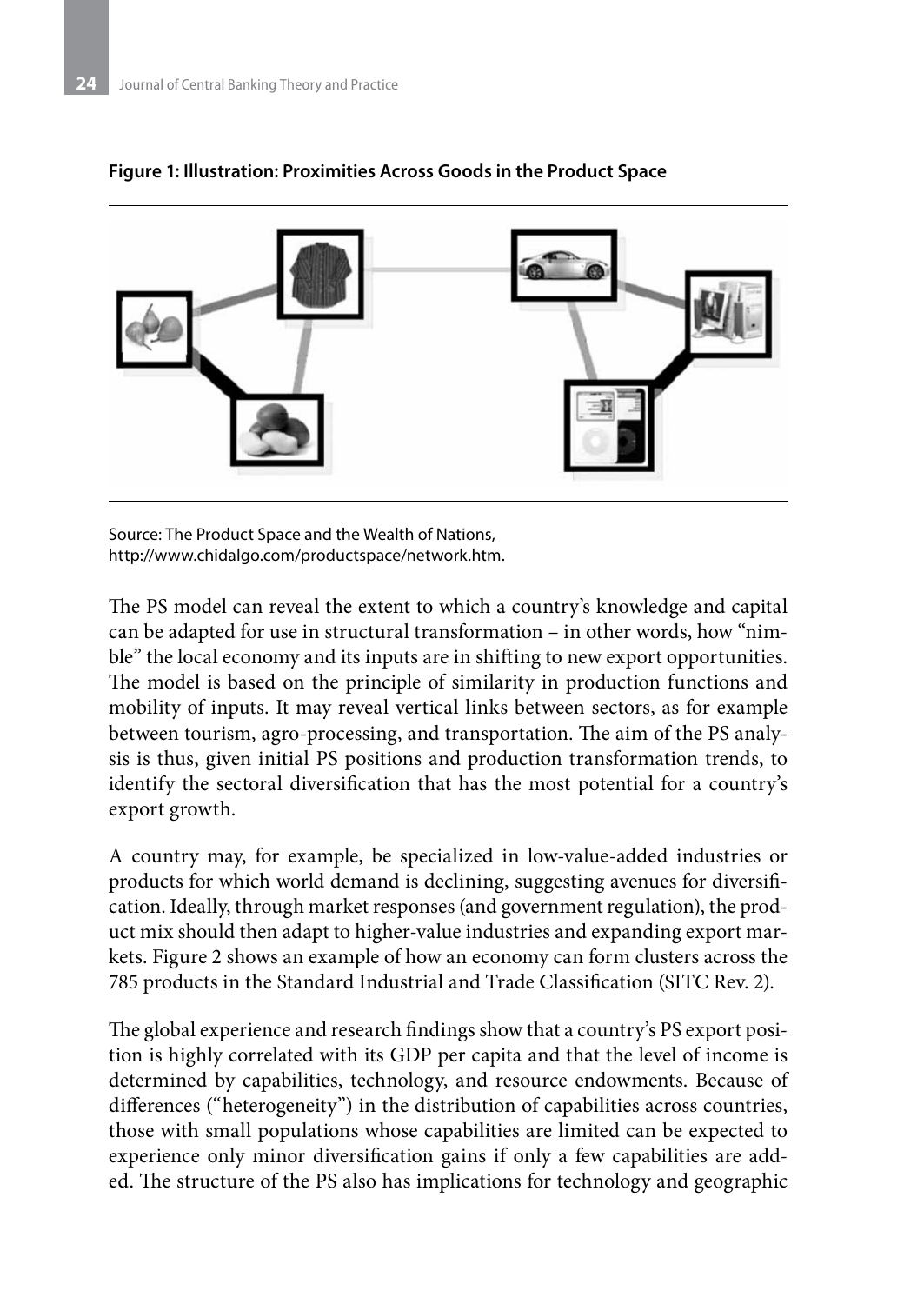links, transfers, and spillovers. For example, the probability that a new product will be added to a country's export basket has been found to be on average 65 percent higher if a neighboring country is a successful exporter of the same product – countries can learn from each other. Moreover, technology diffusion is stronger the shorter the geographical distances (proximity matters), weaker for more knowledge-intensive products (adding value with knowledge products is difficult), and has speeded up over time (countries are competing in new products and markers more intensely than ever before).

PS analysis produces empirical measures of relatedness between products and income levels for individual products. Thus, a diversification strategy should increase competitiveness in product categories that are within reach and that offer more scope for further diversification – which in the PS terminology are referred to respectively as products with higher density and with higher paths. Goods with higher income potential (PRODY) increase GDP per capita.<sup>1</sup>



**Figure 2: Proximities Across Pairs of Goods in the Product Space**

Source: The Product Space and the Wealth of Nations, http://www.chidalgo.com/productspace/network.htm.

<sup>&</sup>lt;sup>1</sup> PS is a stepwise methodology. For the case of Montenegro, because data are lacking for a long time series of exports, products cannot be categorized by structural shifts in revealed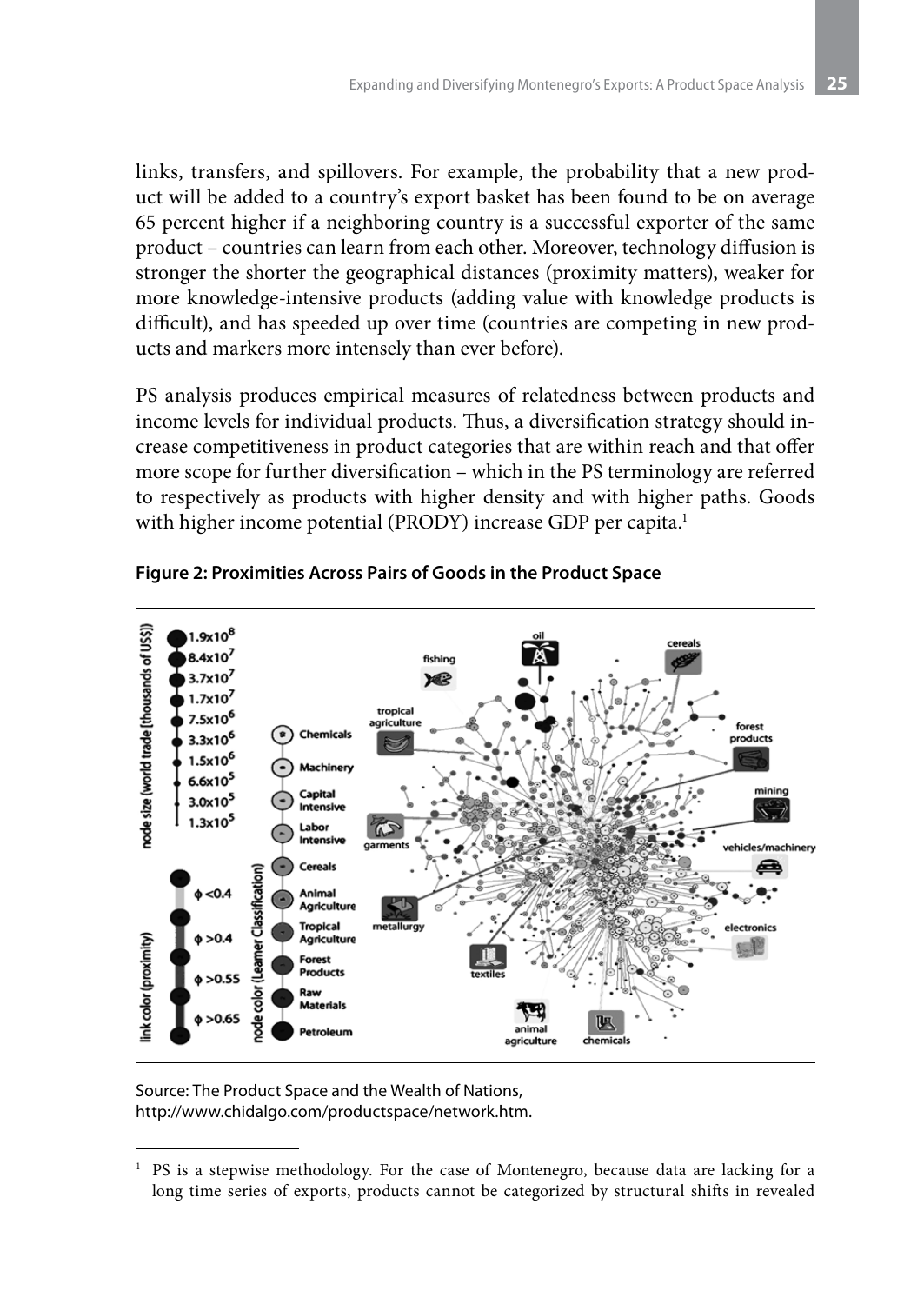### **Application of Product Space Analysis to Montenegro**

The PS methodology was applied to bilateral trade data for Montenegro from 2006 to 2011. Because of the short export series, however, inferences had to be made from (i) the export basket's associated productivity level (prody and EXPY); (ii) the scope for further diversification (path); and (iii) the strength of comparative advantage (density).

The data confirm Montenegro's fundamental export problem: high concentration in metal products that have little value-added and little technological sophistication (Figure 3). The category of unwrought aluminum and aluminum alloys accounts for 60 percent of merchandise exports, followed by wine from fresh grapes (5 percent), and coniferous wood (3 percent). Metals – aluminum, iron, and nonferrous metals – account for two-thirds of all goods exports. Clearly, traditional industries dominate Montenegro's export structure.

#### **Figure 3: Concentration of Montenegro's Exports**



Comparatively, Montenegro has the highest export concentration in its region, though neighboring Balkan countries are not particularly well-diversified either. Figure 3 shows that the 6 largest export categories accounted for 75 percent of Montenegrin exports and the next 84 for only 22 percent. The Herfindahl index of concentration of exports (0.37) is much larger for Montenegro than for neighboring Albania (0.05), Slovenia (0.03), or Bosnia and Herzegovina (0.02), indicating less diverse exports.

#### Source: World Bank (2012).

comparative advantage (RCA), as has been done in several other World Bank studies. However, even without time-series data, the concept of density can be used to rank products according to the country's capability to export. Products can also be ranked according to prospects of further diversification (path) and associated productivity level (PRODY). Products with a high density, high path, and high PRODY are the best candidates for export diversification. The empirical structure of the PS tends to show a negative relationship between the concepts of density and PRODY and density and path, and a positive relationship between PRODY and path. The PS thus reveals the difficulty of formulating a successful development strategy when products that are highly profitable are not within easy reach, while nearby products have limited scope for diversification and growth.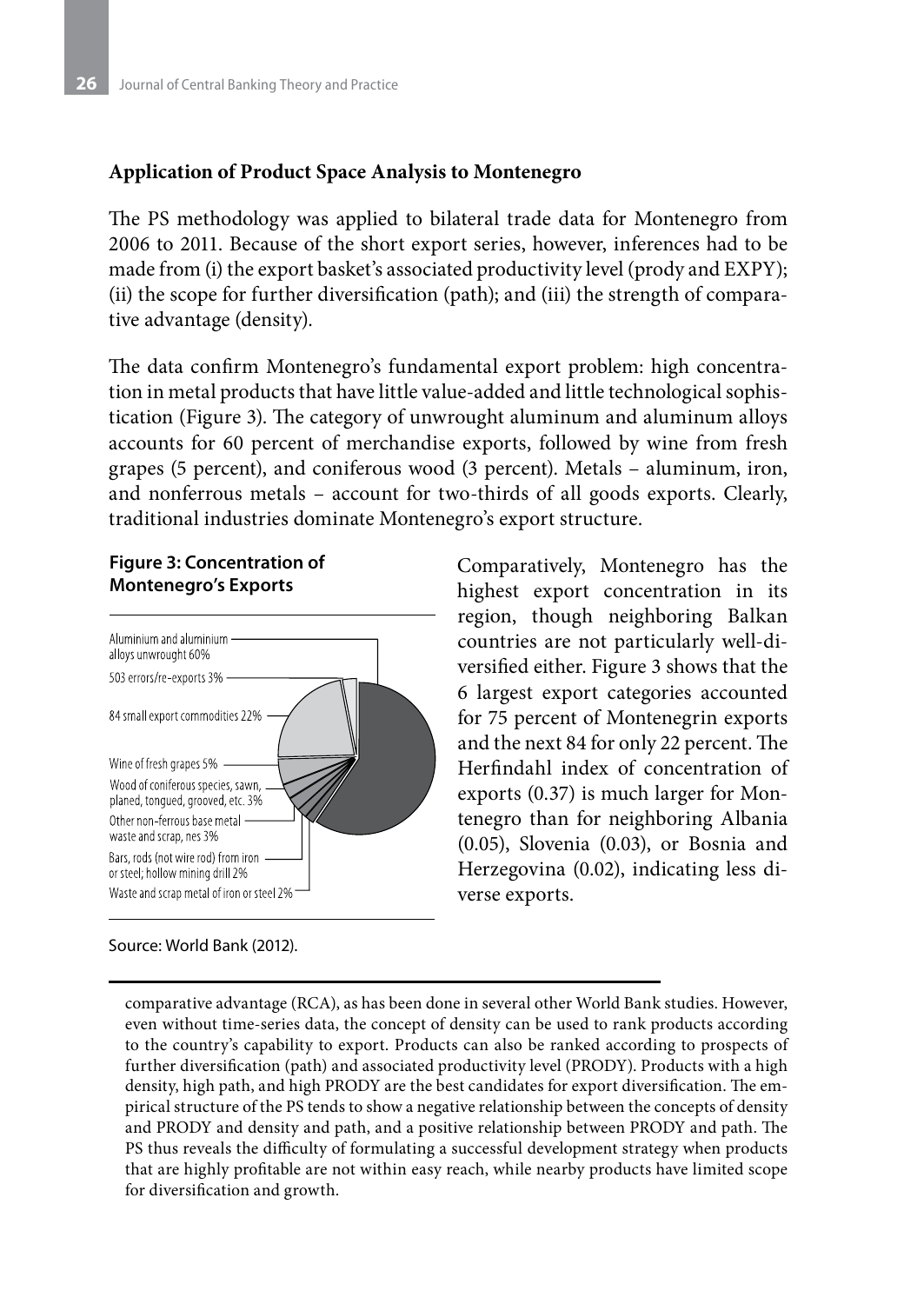The level of concentration of merchandise exports in Montenegro is also high compared with the comparator group of small countries. Its Herfindahl index (0.37) is substantially above the median (0.17) and the average (0.26) for all small countries. Yet prosperous small countries such as Malta, Cyprus, Ireland, Singapore, or Estonia have welldiversified export baskets, not only in terms of the number of products, but also in their technological content (Figure 4).

In Montenegro government and the private sector should be concerned about the structure of the export basket because exports can drive competitiveness and economic growth. Export diversification and sophistication have proved to be prerequisites for sustained episodes of economic growth. Growth over the long term cannot be explained as simply the consequence of the accumulation of aggregate factors of production, such as labor. Countries that have grown successfully have done so by acquiring capabilities that allow them to introduce more and newer goods into foreign markets. Figure 6 shows the relationship between the sophistication of the export basket (measured by the Log of EXPY) and its relationship with GDP per capita for 138

### **Figure 4: Comparative Export Concentration as Measured by the Herfindahl Index**

Herfindahl Index of Exports



Source: World Bank (2012).



### **Figure 5: Exports by Technological Content in Selected Small Countries**

developing and developed countries. Clearly small countries do not necessarily rely on a few unsophisticated exports. Producers and entrepreneurs in Montenegro can learn from successful experiences to take into account the opportunities of export markets.

Source: World Bank (2012).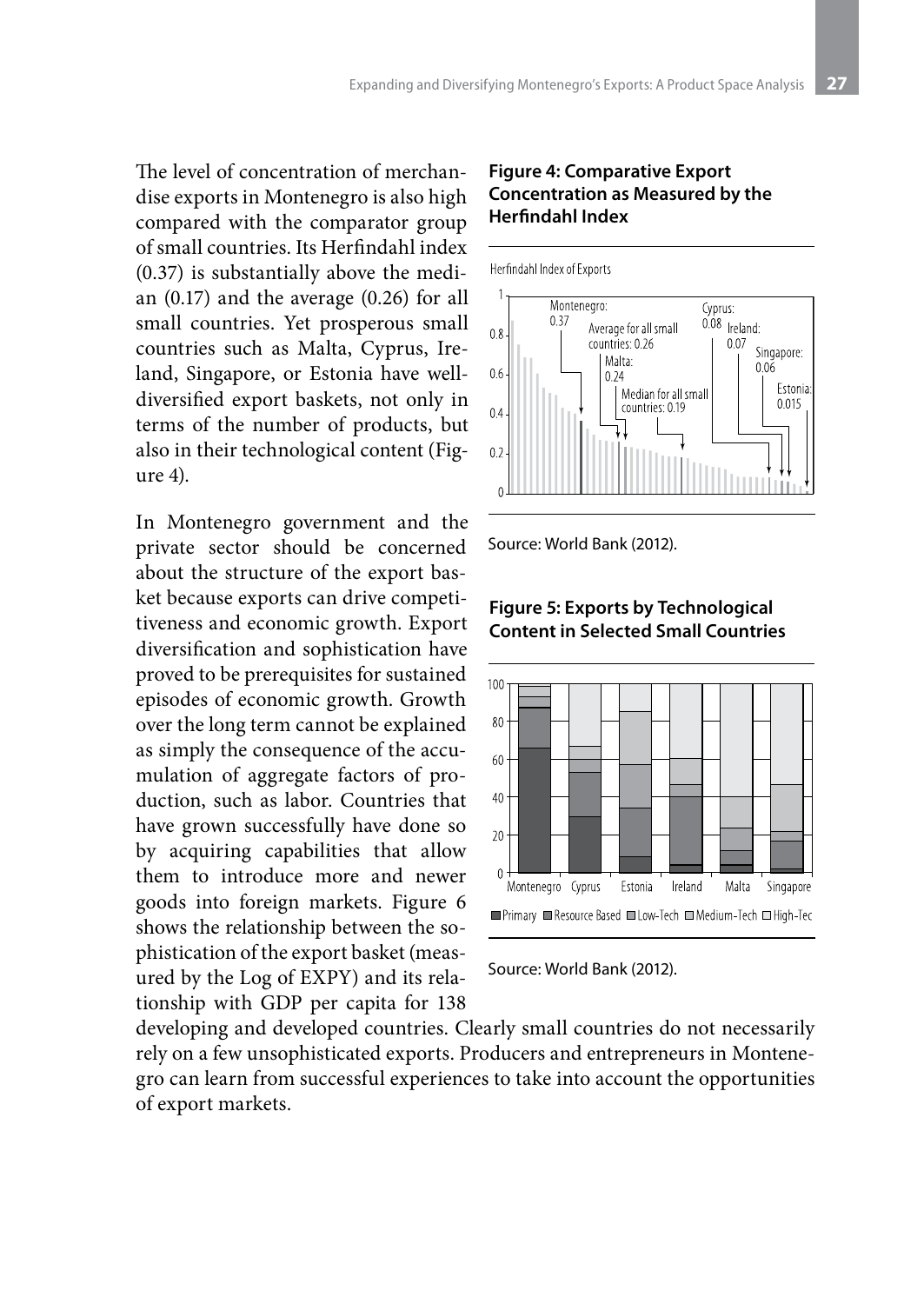#### **Figure 6: Export Sophistication and Economic Development**



Source: World Bank (2012).

### **Figure 7: Montenegro: A Dearth of Income-Enhancing Products**

Higher Income Potential [ Log(prody)-Log(expy) ]



Source: World Bank (2012).

Moreover, Montenegro's few merchandise exports have relatively little income potential. What this means is that even if Montenegro could expand the current export structure significantly, it would not bring in much additional revenue or create many jobs. In Figure 15 red and blue dots are products that Montenegro currently exports (gray dots are not produced by Montenegro). The negative relationship between PRODY and the inverse of density indicates that products that are within reach (left on the x-axis) – "lowhanging fruit," given Montenegro's export structure – unfortunately do not have much income potential (above on the y-axis). Also, products that are income-enhancing (above the red line, where PRODY is greater than EXPY) are not easily "reachable" in terms of the density of Montenegro's exports. Moreover, exported products for which Montenegro has revealed comparative advantage (RCA>1) are sparse in the product space and often located in the difficult-to-reach periphery of the PS (Figure 8 – Figure 9).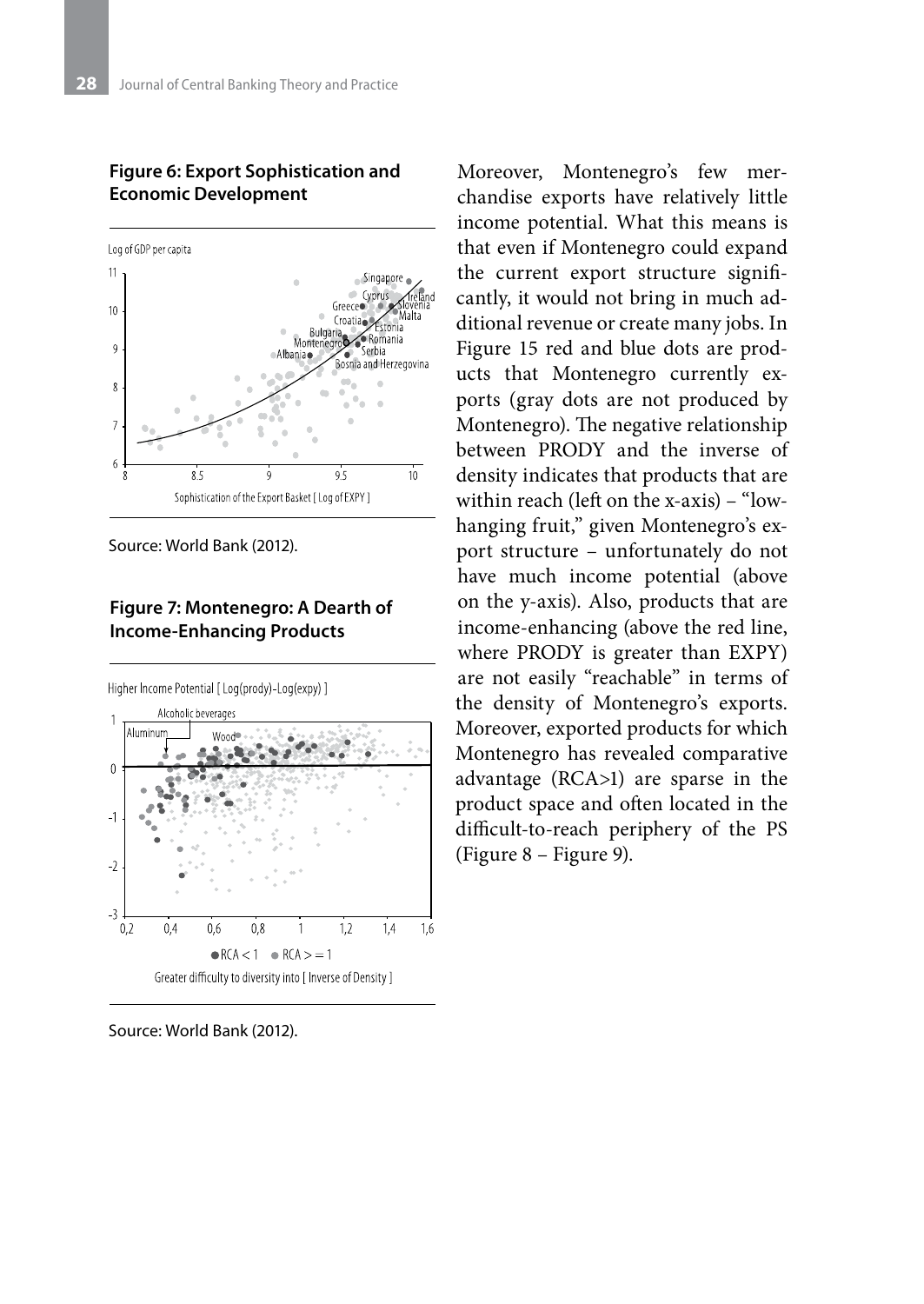

# **Figure 8: Montenegro's Position in the Product Space, part 1 of 2**

Source: World Bank (2012) representation using the original diagram from "The Product Space and the Wealth of Nations," http://www.chidalgo.com/productspace/network.htm.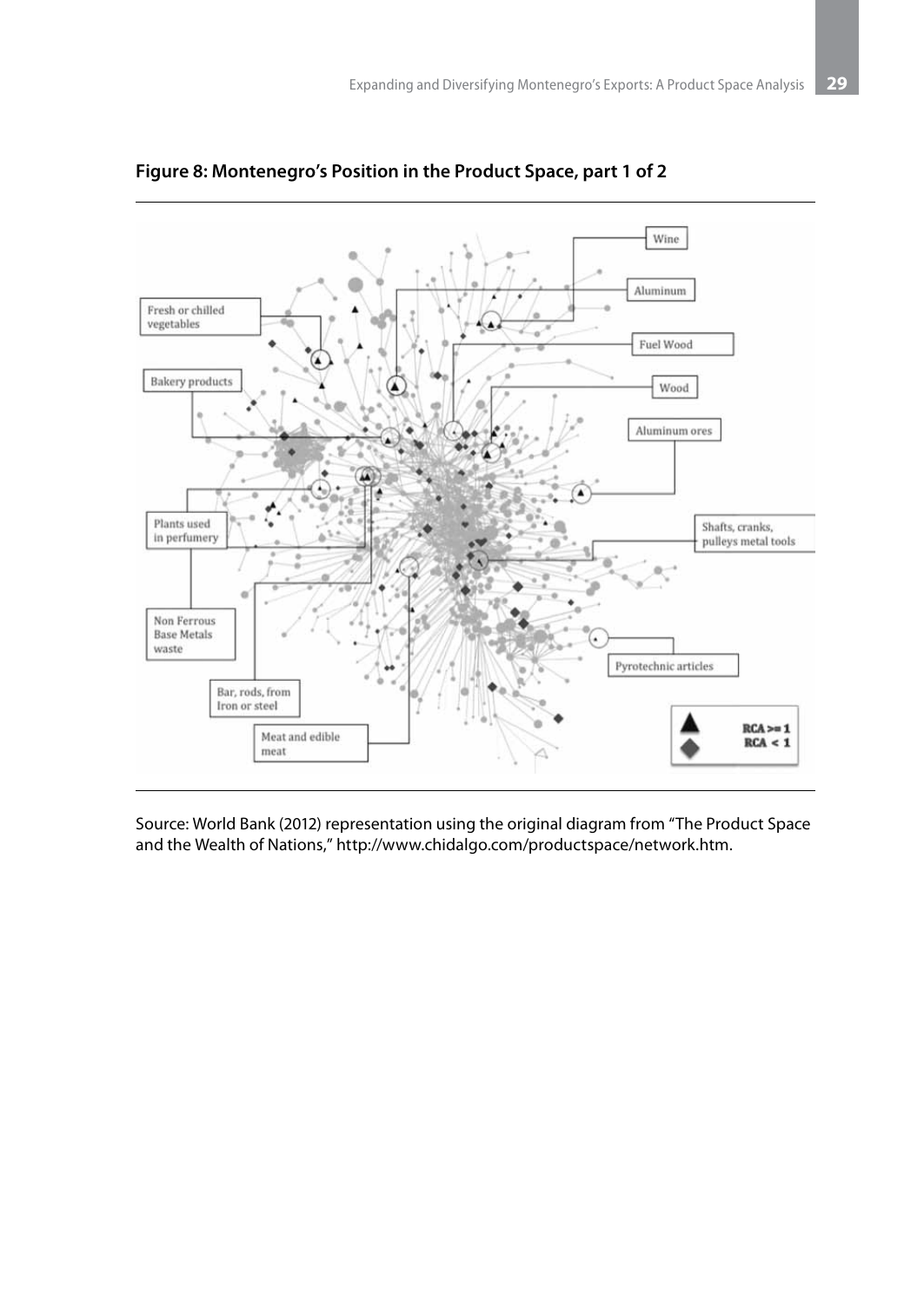

# **Figure 9: Montenegro's Position in the Product Space, part 2 of 2**

Source: World Bank (2012) representation using the original diagram from "The Product Space and the Wealth of Nations," http://www.chidalgo.com/productspace/network.htm.

Montenegro's economic diversification potential can be classified into three main groups with very different income potential (Table 1).

• The first group consists of dominant, **traditional merchandise exports**, aluminum and iron, that according to the PS metrics could in principle offer relatively large income potential, but only with significant additional investments and a major move up the value chain. The argument behind providing additional support to aluminum and iron has been associated with gains in diversification. It is true that technological advances and the new wave of industrialization of East Asian countries have imprinted dynamism and demand for aluminum and iron; nevertheless, for Montenegro the risk of failure is high given current uncertainty and falling prices in international markets, its small number of products, their low technical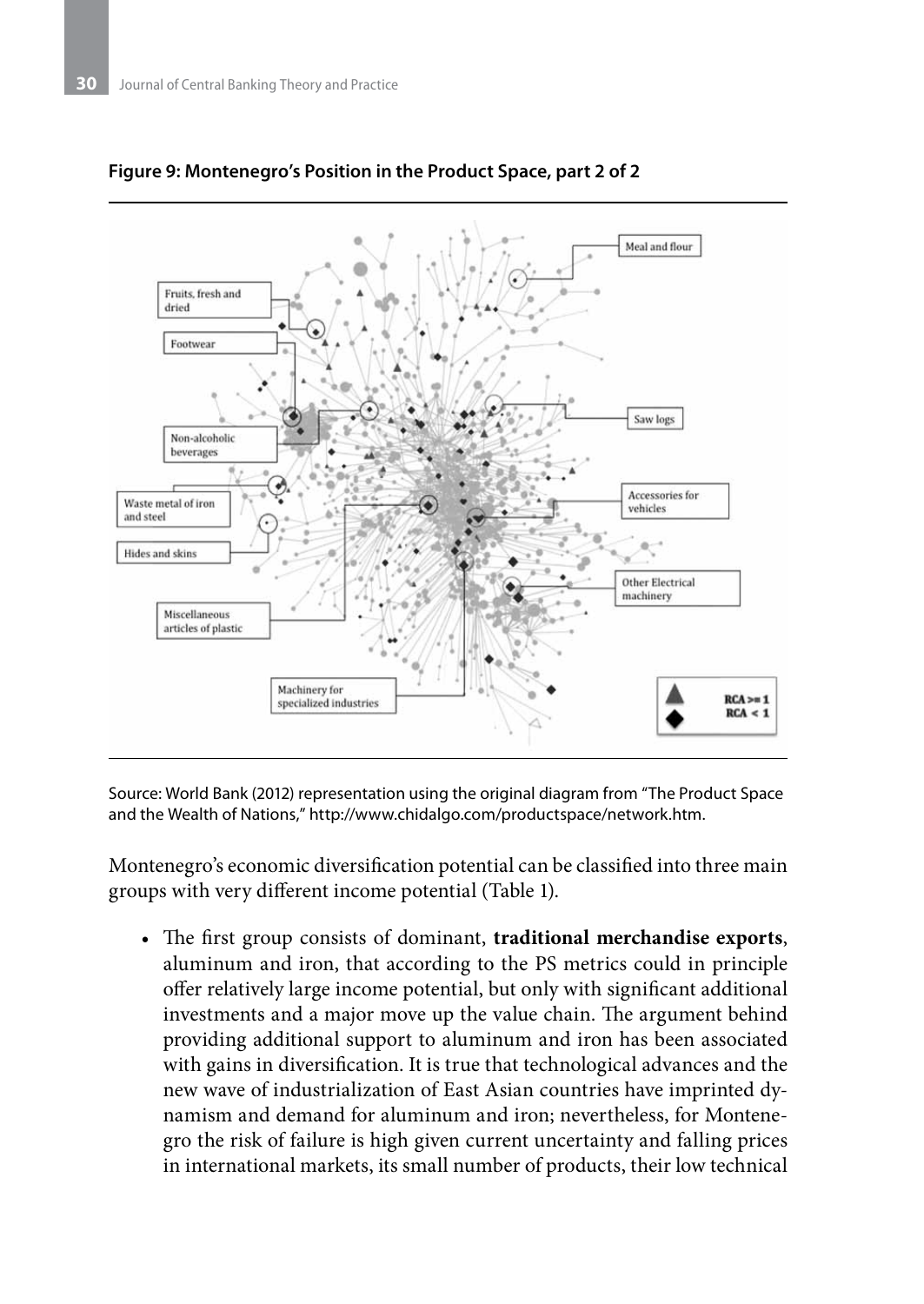content, and the fact that these heavy industries need large investments to modernize equipment, strengthen supporting infrastructure, and ensure cheap energy.

• The second group consists of **other products** in food and agro-processing, hides and skins, wood processing, and miscellaneous manufactures. While the relative low value of PRODY indicates that on average these sectors have limited income potential, especially hides and skins, the value of density indicates that their potential for Montenegro is relatively substantial (Fabris and Pejović 2010). Of special interest is a subgroup of 24 agricultural products with high density and revealed comparative advantage that could satisfy the domestic market, especially in the food category, if the products were appropriately linked to tourism (Table 1). This suggests an important opportunity for Montenegro to expand existing and develop new agricultural and food exports; if linked with related sectors, multiplicative effects on growth and jobs could be substantial, especially in the relatively underdeveloped areas of the country. Although machinery is the product group with the highest income potential and the most options for diversification, here Montenegro is weak in PS density, meaning that these products have only tenuous backward and forward linkages with Montenegro's current export structure.

| Sector                 | of<br>products | Number Products<br>with<br>RCA > 1 | Imports 2006-2010        |                           | Exports 2006-2010 |                            |        |      |         |                        |
|------------------------|----------------|------------------------------------|--------------------------|---------------------------|-------------------|----------------------------|--------|------|---------|------------------------|
|                        |                |                                    | (000)<br>USD)            | % of<br>total<br>imports) | (1000)<br>USD)    | (% of<br>total<br>exports) | Prody  | Path | Density | Export<br>Destinations |
| Aluminum               | $\mathfrak{D}$ |                                    | 119                      | 0.001                     | 1,260,879         | 61.1                       | 18,680 | 136  | 0.123   | 15                     |
| Mining,<br>metals, raw | 11             | 7                                  | 328.491                  | 2.5                       | 135.710           | 6.6                        | 10.781 | 112  | 0.126   | 35                     |
| <b>Manuf Iron</b>      | 7              | $\overline{4}$                     | 55,615                   | 0.4                       | 111,352           | 5.4                        | 15,528 | 151  | 0.11    | 32                     |
| Food                   | 24             | 11                                 | 646.269                  | 5                         | 246,276           | 11.9                       | 12.709 | 127  | 0.122   | 39                     |
| <b>Hides</b>           | 4              | $\mathcal{P}$                      | 187                      | $\Omega$                  | 20,644            |                            | 7,860  | 118  | 0.141   | 10                     |
| Wood                   | 14             | 5                                  | 29,131                   | 0.2                       | 117,685           | 5.7                        | 12.687 | 133  | 0.122   | 48                     |
| Misc.                  | $\mathsf{Q}$   | $\mathcal{D}$                      |                          | $\overline{\phantom{a}}$  | 15.983            | 0.8                        | 14.324 | 133  | 0.1     | 39                     |
| Machinery              | 22             | $\mathcal{P}$                      | $\overline{\phantom{a}}$ | ٠                         | 91.705            | 4.4                        | 19.510 | 144  | 0.084   | 70                     |

**Table 1: Montenegro: Exports, Comparative Advantage (RCA), Links with Export Structure (density), and Income Potential (prody)**

Source: World Bank (2012).

• The third group is **tourism and the related service chain**, such as transport, energy, and logistics but also modern digital and IT services. The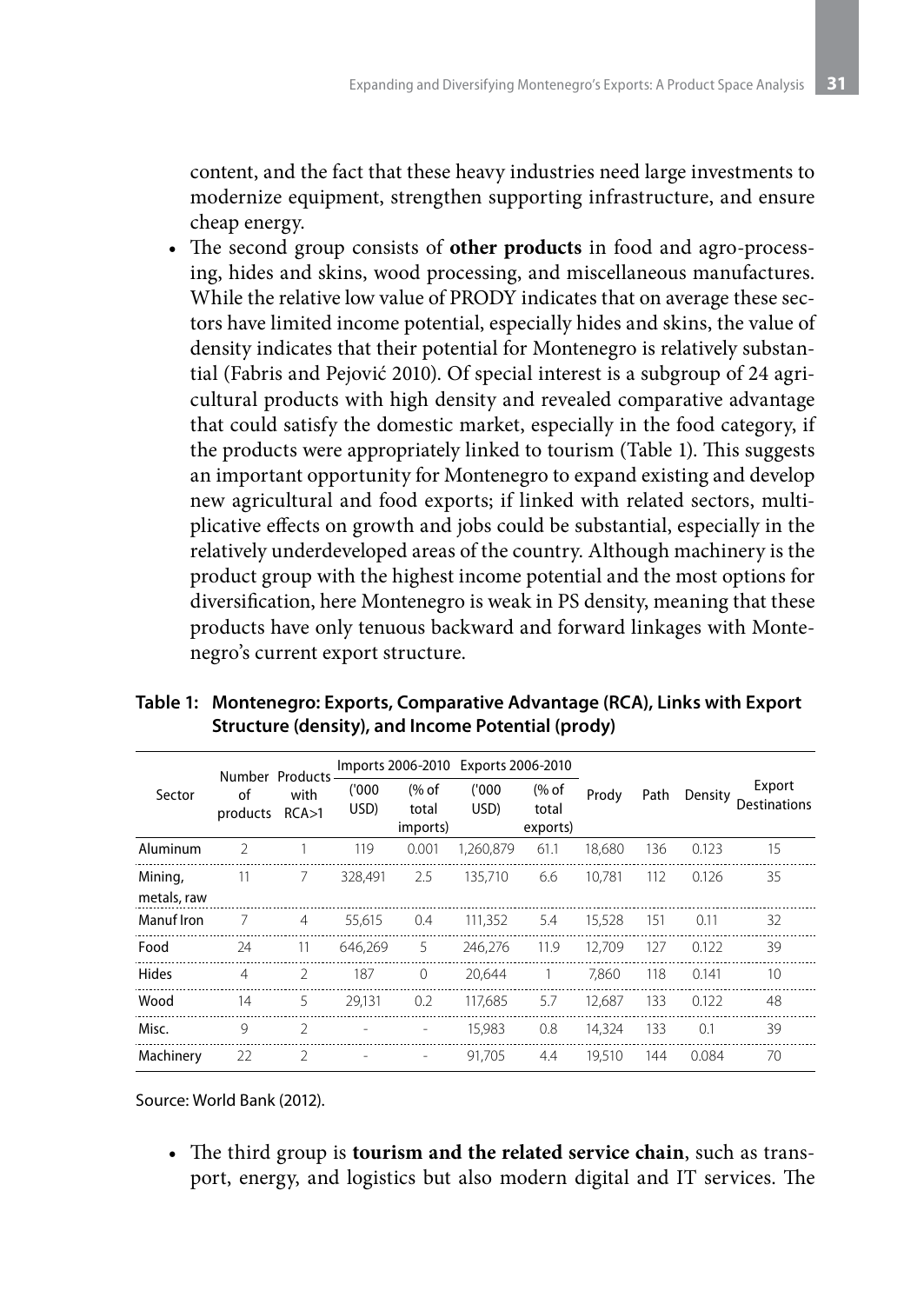potential for exports here is significant but it will depend critically on how well it is linked with the second group of new exports to exploit synergies and stimulate productivity.

# **Conclusions from Product Space Analysis**

Montenegro has substantial export potential in tourism, wine, food, energy, and a number of newer products. Exploiting that potential will require a government strategy, but the government should limit its role to dismantling barriers to exports, whether physical, infrastructure, regulatory, or institutional; and ensuring greater connectivity with external markets – physical, informational, and institutional. The analysis could be useful in informing private sector and export associations and international and domestic chambers of commerce about likely opportunities for future export expansion and diversification.

The analysis should not be interpreted as a call for a state-led export push, with state subsidies to identified sectors; this would carry substantial risk of failure and capture by special interests. The terminology of PS analysis describes "countries" (not governments per se) as bodies guided by the data to adopt "export diversification" strategies. Since Montenegro is predominantly a market economy based on private ownership, comparative advantage can therefore only be realized through the private sector's evaluation of the profitability of investments. Private commercial enterprises do not need subsidies for success and taxpayers should not be underwriting private risks and enterprises. The government role in increasing exports should be limited to promotion of Montenegro's brand through its diplomatic and commercial representations abroad, using its convening power, and ensuring maximum regulatory transparency and ease of doing business and exporting. This is a tall order for governments of much larger countries; if Montenegro can be effective in these areas, the export supply response is likely to follow, as it has in other small and now prosperous exporting countries.

The PS analysis can, however, help guide the private sector in choosing how to use accumulated expertise and experience in different ways. The information from the analysis can also act as a signal to the private sector as to where comparative advantage might lie and where producers might succeed in global markets. Government assistance in the export area should be limited to improving the enabling environment and bringing Montenegro's exporters and exports to the attention of potential markets. Finally, is important to recognize that the above analysis is just one tool in ascertaining opportunities for more effective opening up and connectivity, based on the notion of comparative advantage and product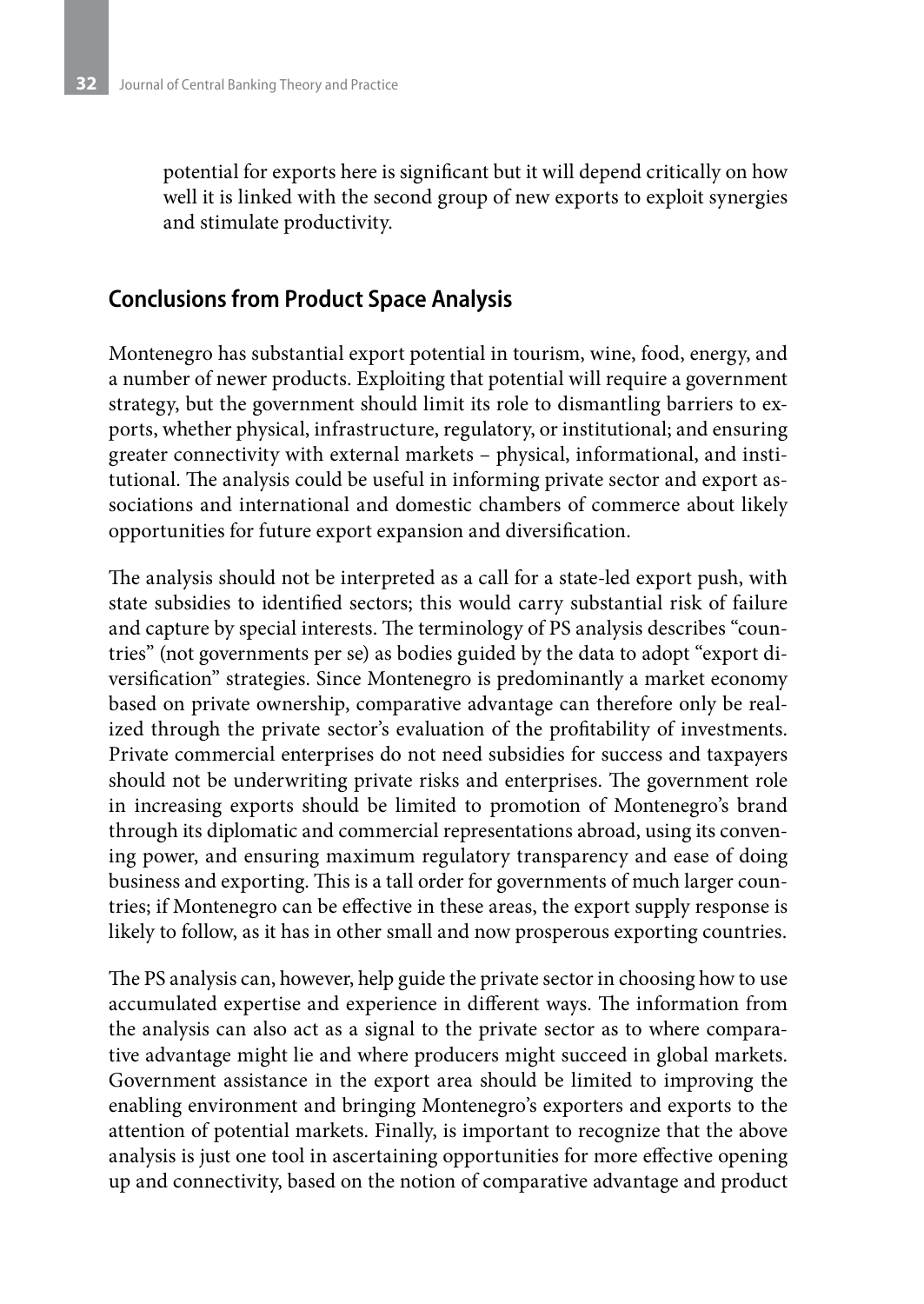space analysis. To understand and identify other components of success in ensuring greater connectivity of Montenegrin economy, one must look beyond exports into other concepts such competitive advantage and the role of human capital, multinational firms, and infrastructure – especially transport and energy.